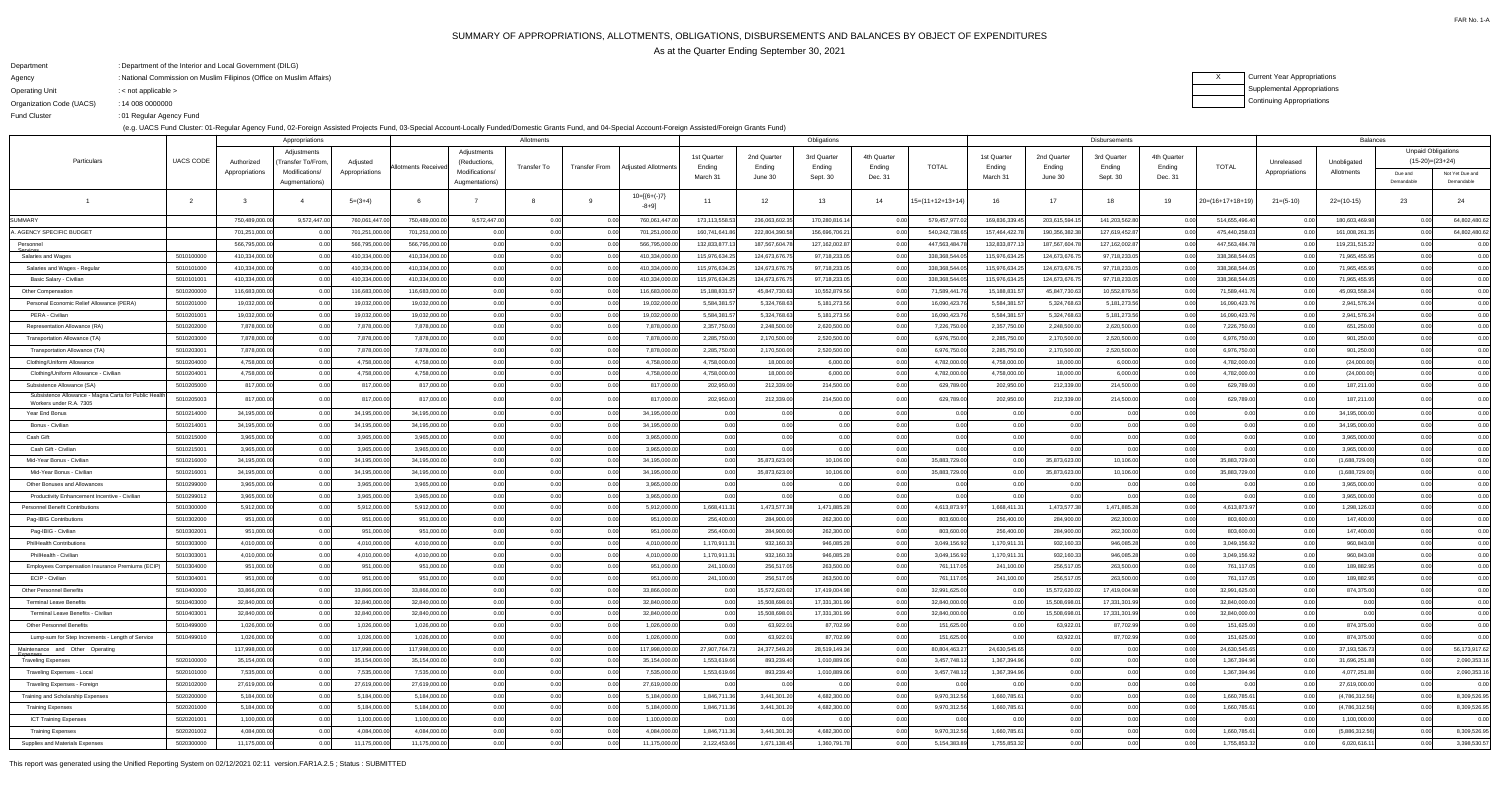Agency

Organization Code (UACS)

Fund Cluster

DepartmentDepartment of the Interior and Local Government (DILG):

Operating Unit < not applicable >:14 008 0000000:

National Commission on Muslim Filipinos (Office on Muslim Affairs):

01 Regular Agency Fund:

(e.g. UACS Fund Cluster: 01-Regular Agency Fund, 02-Foreign Assisted Projects Fund, 03-Special Account-Locally Funded/Domestic Grants Fund, and 04-Special Account-Foreign Assisted/Foreign Grants Fund)

XCurrent Year Appropriations Supplemental AppropriationsContinuing Appropriations

|                                                               |                          |                              | Appropriations                   |                            |                              |                                  | Allotments   |               |                              | Obligations               |                              |                            |             |                               | Disbursements              |                   |              |              |                            |                | <b>Balances</b>               |                           |                               |  |  |
|---------------------------------------------------------------|--------------------------|------------------------------|----------------------------------|----------------------------|------------------------------|----------------------------------|--------------|---------------|------------------------------|---------------------------|------------------------------|----------------------------|-------------|-------------------------------|----------------------------|-------------------|--------------|--------------|----------------------------|----------------|-------------------------------|---------------------------|-------------------------------|--|--|
|                                                               |                          |                              | Adjustments                      |                            | Allotments Receiveo          | Adjustments                      |              |               | Adjusted Allotments          | 1st Quarter               | 2nd Quarter                  | 3rd Quarter                | 4th Quarter |                               | 1st Quarter                | 2nd Quarter       | 3rd Quarter  | 4th Quarter  |                            |                |                               | <b>Unpaid Obligations</b> |                               |  |  |
| Particulars                                                   | <b>UACS CODE</b>         | Authorized                   | 'Transfer To/From,               | Adjusted                   |                              | (Reductions,                     | Transfer To  | Transfer From |                              | Ending                    | Ending                       | Ending                     | Ending      | <b>TOTAL</b>                  | Ending                     | Ending            | Ending       | Ending       | <b>TOTAL</b>               | Unreleased     | Unobligated                   | $(15-20)=(23+24)$         |                               |  |  |
|                                                               |                          | Appropriations               | Modifications/<br>Augmentations) | Appropriations             |                              | Modifications/<br>Augmentations) |              |               |                              | March 31                  | June 30                      | Sept. 30                   | Dec. 31     |                               | March 31                   | June 30           | Sept. 30     | Dec. 31      |                            | Appropriations | Allotments                    | Due and<br>Demandable     | Not Yet Due and<br>Demandable |  |  |
|                                                               |                          |                              |                                  | $5=(3+4)$                  |                              |                                  |              |               | $10=[6+(-)7]$<br>-8+9]       | 11                        | 12                           | 13                         | 14          | $15=(11+12+13+14)$            | 16                         | 17                | - 18         | 19           | $20=(16+17+18+19)$         | $21 = (5-10)$  | $22=(10-15)$                  | 23                        | 24                            |  |  |
|                                                               |                          |                              |                                  |                            |                              |                                  |              |               |                              |                           |                              |                            |             |                               |                            |                   |              |              |                            |                |                               | 0.00                      |                               |  |  |
| <b>Office Supplies Expenses</b><br><b>ICT Office Supplies</b> | 5020301000<br>5020301001 | 5,900,000.00<br>1,599,000.00 | 0.00                             | 5,900,000.0<br>1,599,000.0 | 5,900,000.00<br>1,599,000.00 | 0.00<br>0.00                     | 0.00         | 0.00<br>0.00  | 5,900,000.00<br>1,599,000.00 | 612,686.56<br>0.00        | 1,001,529.63                 | 324,845.15<br>0.00         |             | 1,939,061.3                   | 498,954.84                 | 0.00              | 0.00         | 0.00         | 498,954.84                 | 0.00           | 3,960,938.66<br>1,599,000.00  | 0.0(                      | 1,440,106.50<br>0.00          |  |  |
| <b>Office Supplies Expenses</b>                               | 5020301002               | 4,301,000.00                 |                                  | 4,301,000.0                | 4,301,000.00                 | 0.00                             | 0.00         | 0.00          | 4,301,000.00                 | 612,686.56                | 1,001,529.63                 | 324,845.15                 |             | 1,939,061.34                  | 498,954.84                 |                   | 0.00         |              | 498,954.84                 | 0.00           | 2,361,938.66                  | 0.00                      | 1,440,106.50                  |  |  |
| <b>Accountable Forms Expenses</b>                             | 5020302000               | 37,000.00                    |                                  | 37,000.0                   | 37,000.00                    | 0.00                             |              | 0.00          | 37,000.00                    | 1,600.00                  | 5,000.00                     | 0.00                       |             | 6,600.00                      | 1,600.00                   |                   |              |              | 1,600.00                   |                | 30,400.00                     |                           | 5,000.00                      |  |  |
| Drugs and Medicines Expenses                                  | 5020307000               | 1,246,000.00                 |                                  | 1,246,000.0                | 1,246,000.00                 | 0.00                             | 0.00         | 0.00          | 1,246,000.00                 | 0.00                      | 0.00                         | 0.00                       | 0.00        | 0.00                          |                            | 0 <sub>0</sub>    | 0.00         | 0.00         | 0.00                       | 0.00           | 1,246,000.00                  | 0.00                      | 0.00                          |  |  |
| Fuel, Oil and Lubricants Expenses                             | 5020309000               | 397,000.00                   |                                  | 397,000.0                  | 397,000.00                   | 0.00                             | 0.00         | 0.00          | 397,000.00                   | 153,494.7                 | 191,253.92                   | 208,316.65                 |             | 553,065.32                    | 122,058.13                 |                   |              |              | 122,058.13                 |                | (156,065.32)                  |                           | 431,007.19                    |  |  |
| Semi-Expendable Machinery and Equipment Expenses              | 5020321000               | 2,937,000.00                 |                                  | 2,937,000.0                | 2,937,000.00                 | 0.00                             | 0.00         | 0.00          | 2,937,000.00                 | 233,157.25                | 180,947.00                   | 469,154.83                 |             | 883,259.08                    | 44,482.15                  | 0 <sub>0</sub>    | 0.00         | 0.00         | 44,482.15                  | 0.00           | 2,053,740.92                  |                           | 838,776.93                    |  |  |
| Information and Communications Technology Equipment           | 5020321003               | 2,937,000.00                 |                                  | 2,937,000.0                | 2,937,000.00                 | 0.00                             |              | 0.00          | 2,937,000.00                 | 233, 157.2                | 180,947.00                   | 469,154.83                 |             | 883,259.08                    | 44,482.1                   |                   |              |              | 44,482.15                  |                | 2,053,740.92                  | 0 <sub>0</sub>            | 838,776.93                    |  |  |
| Other Supplies and Materials Expenses                         | 5020399000               | 658,000.00                   |                                  | 658,000.0                  | 658,000.00                   | 0.00                             | 0.00         | 0.00          | 658,000.00                   | 1,121,515.1               | 292,407.90                   | 358,475.15                 |             | 1,772,398.1                   | 1,088,758.20               | 0 <sub>0</sub>    | 0.00         |              | 1,088,758.20               | 0.00           | (1, 114, 398.15)              |                           | 683,639.95                    |  |  |
| <b>Utility Expenses</b>                                       | 5020400000               | 6,743,000.00                 |                                  | 6,743,000.0                | 6,743,000.00                 | 0.00                             |              | 0.00          | 6,743,000.00                 | 1,214,438.0               | 1,379,166.25                 | 1,562,657.10               |             | 4,156,261.42                  | 1,213,844.63               | 0 <sub>0</sub>    | 0.00         |              | 1,213,844.63               | 0.00           | 2,586,738.58                  | 0 <sub>0</sub>            | 2,942,416.79                  |  |  |
| <b>Water Expenses</b>                                         | 5020401000               | 994,000.00                   |                                  | 994,000.0                  | 994,000.00                   | 0.00                             | 0.00         | 0.00          | 994,000.00                   | 83,320.0                  | 113,150.00                   | 101,800.00                 |             | 298,270.00                    | 82,726.96                  |                   | 0.00         |              | 82,726.96                  |                | 695,730.00                    |                           | 215,543.04                    |  |  |
| <b>Electricity Expenses</b>                                   | 5020402000               | 5,749,000.00                 |                                  | 5,749,000.0                | 5,749,000.00                 | 0.00                             |              | 0.00          | 5,749,000.00                 | 1,131,118.0               | 1,266,016.25                 | 1,460,857.10               |             | 3,857,991.42                  | 1,131,117.67               | 0 <sub>0</sub>    | 0.00         |              | 1,131,117.67               | 0.00           | 1,891,008.58                  | 0 <sub>0</sub>            | 2,726,873.75                  |  |  |
| <b>Communication Expenses</b>                                 | 5020500000               | 11,530,000.00                |                                  | 11,530,000.0               | 11,530,000.00                | 0.00                             | 0.00         | 0.00          | 11,530,000.00                | 1,903,269.2               | 1,379,275.69                 | 1,915,733.40               |             | 5,198,278.38                  | 1,513,080.62               |                   | 0.00         |              | 1,513,080.62               | 0.00           | 6,331,721.62                  | 0 <sub>0</sub>            | 3,685,197.76                  |  |  |
| Postage and Courier Services                                  | 5020501000               | 47,000.00                    |                                  | 47,000.0                   | 47,000.00                    | 0.00                             | 0.00         | 0.00          | 47,000.00                    | 0.00                      | 8,613.00                     | 3,239.00                   |             | 11,852.00                     |                            | 0 <sub>0</sub>    | 0.00         | 0.00         | 0.00                       | 0.00           | 35,148.00                     | n or                      | 11,852.00                     |  |  |
| Telephone Expenses                                            | 5020502000               | 4,965,000.00                 |                                  | 4,965,000.0                | 4,965,000.00                 | 0.00                             | 0.00         | 0.00          | 4,965,000.00                 | 477,834.7                 | 637,795.66                   | 428,475.97                 |             | 1,544,106.33                  | 322,325.98                 |                   | 0.00         |              | 322,325.98                 | 0.00           | 3,420,893.67                  |                           | 1,221,780.35                  |  |  |
| Mobile                                                        | 5020502001               | 1,475,000.00                 |                                  | 1,475,000.0                | 1,475,000.00                 | 0.00                             | 0.00         | 0.00          | 1,475,000.00                 | 189,275.4                 | 298,139.00                   | 135,104.49                 |             | 622,518.95                    | 60,762.46                  | n nr              | 0.00         |              | 60,762.46                  | 0.00           | 852,481.05                    | 0 <sub>0</sub>            | 561,756.49                    |  |  |
| Landline                                                      | 5020502002               | 3,490,000.00                 |                                  | 3,490,000.0                | 3,490,000.00                 | 0.00                             | 0.00         | 0.00          | 3,490,000.00                 | 288,559.2                 | 339,656.66                   | 293,371.48                 |             | 921,587.38                    | 261,563.52                 | 0 <sub>0</sub>    | 0.00         |              | 261,563.52                 | 0.00           | 2,568,412.62                  |                           | 660,023.86                    |  |  |
| Internet Subscription Expenses                                | 5020503000               | 6,482,000.00                 |                                  | 6,482,000.0                | 6,482,000.00                 | 0.00                             |              | 0.00          | 6,482,000.00                 | 1,425,434.5               | 732,867.03                   | 1,484,018.43               |             | 3,642,320.05                  | 1,190,754.64               |                   | 0.00         |              | 1,190,754.64               |                | 2,839,679.95                  |                           | 2,451,565.41                  |  |  |
| Cable, Satellite, Telegraph and Radio Expenses                | 5020504000               | 36,000.00                    |                                  | 36,000.0                   | 36,000.00                    | 0.00                             | 0.00         | 0.00          | 36,000.00                    | 0.00                      | 0.00                         | 0.00                       |             |                               |                            |                   | 0.00         |              |                            |                | 36,000.00                     |                           | 0.00                          |  |  |
| Confidential, Intelligence and Extraordinary Expenses         | 5021000000               | 2,138,000.00                 |                                  | 2,138,000.0                | 2,138,000.00                 | 0.00                             |              | 0.00          | 2,138,000.00                 | 1,180,600.0               | 1,045,100.00                 | 1,111,300.00               |             | 3,337,000.00                  | 1,131,800.00               |                   |              |              | 1,131,800.00               |                | (1, 199, 000.00)              |                           | 2,205,200.00                  |  |  |
| <b>Extraordinary and Miscellaneous Expenses</b>               | 5021003000               | 2,138,000.00                 |                                  | 2,138,000.0                | 2,138,000.00                 | 0.00                             | 0.00         | 0.00          | 2,138,000.00                 | 1,180,600.0               | 1,045,100.00                 | 1,111,300.00               |             | 3,337,000.00                  | 1,131,800.00               | 0 <sub>0</sub>    | 0.00         | 0.00         | 1,131,800.00               | 0.00           | (1, 199, 000.00)              | 0.0(                      | 2,205,200.00                  |  |  |
| Professional Services                                         | 5021100000               | 1,369,000.00                 |                                  | 1,369,000.0                | 1,369,000.00                 | 0.00                             |              | 0.00          | 1,369,000.00                 | 33,000.0                  | 119,450.00                   | 380,954.1                  |             | 533,404.1                     | 33,000.00                  |                   |              |              | 33,000.00                  |                | 835,595.8                     |                           | 500,404.19                    |  |  |
| <b>Legal Services</b>                                         | 5021101000               | 241,000.00                   |                                  | 241,000.0                  | 241,000.00                   | 0.00                             |              |               | 241,000.00                   | 33,000.0                  | 33,000.00                    | 33,000.00                  |             | 99,000.00                     | 33,000.00                  |                   |              |              | 33.000.00                  |                | 142,000.00                    |                           | 66,000.00                     |  |  |
| <b>Consultancy Services</b>                                   | 5021103000               | 438,000.00                   | 0.00                             | 438,000.0                  | 438,000.00                   | 0.00                             | 0.00         | 0.00          | 438,000.00                   | 0.00                      | 86,450.00                    | 0.00                       | 0.00        | 86,450.00                     | 0.00                       |                   | 0.00         | 0.00         | 0.00                       | 0.00           | 351,550.00                    | 0.00                      | 86,450.00                     |  |  |
| <b>Consultancy Services</b>                                   | 5021103002               | 438,000.00                   | 0.00l                            | 438,000.0                  | 438,000.00                   | 0.00                             | 0.00         | 0.00          | 438,000.00                   | 0.00                      | 86,450.00                    | 0.00                       | 0.00        | 86,450.00                     | 0.00                       | 0 <sub>0</sub>    | 0.00         | 0.00         | 0.00                       | 0.00           | 351,550.00                    | 0.00                      | 86,450.00                     |  |  |
| <b>Other Professional Services</b>                            | 5021199000               | 690,000.00                   |                                  | 690,000.0                  | 690,000.00                   | 0.00                             | 0.00         | 0.00          | 690,000.00                   | 0.00                      |                              | 347,954.19                 |             | 347,954.19                    |                            |                   | 0.00         | 0.00         | 0.00                       | 0.00           | 342,045.8                     |                           | 347,954.19                    |  |  |
| General Services                                              | 5021200000               | 7,736,000.00                 | 2,000,000.00                     | 9,736,000.0                | 7,736,000.00                 | 2,000,000.00                     | 0.00         | 0.00          | 9,736,000.00                 | 4,997,128.01              | 6,437,610.80                 | 8,072,128.31               | 0.00        | 19,506,867.12                 | 4,161,683.19               | 0.00              | 0.00         | 0.00         | 4,161,683.19               | 0.00           | (9,770,867.12)                | 0.0(                      | 15,345,183.93                 |  |  |
| <b>Janitorial Services</b>                                    | 5021202000               | 3,200,000.00                 |                                  | 3,200,000.0                | 3,200,000.00                 | 0.00                             | 0.00         | 0.00          | 3,200,000.00                 | 849,514.0                 | 679,359.34                   | 846,014.31                 |             | 2,374,887.66                  | 662,027.50                 | 0.00              | 0.00         | 0.00         | 662,027.50                 | 0.00           | 825,112.34                    | 0.0(                      | 1,712,860.16                  |  |  |
| Security Services                                             | 5021203000<br>5021299000 | 3,685,000.00<br>851,000.00   | 2,000,000.00                     | 3,685,000.0<br>2,851,000.0 | 3,685,000.00<br>851,000.00   | 0.00<br>2,000,000.00             | 0.00         | 0.00          | 3,685,000.00<br>2,851,000.00 | 392,114.00<br>3,755,500.0 | 1,641,751.46                 | 847,614.00<br>6,378,500.00 | 0.00        | 2,881,479.46<br>14,250,500.00 | 392,114.00<br>3,107,541.69 | 0.00<br>0.00      | 0.00<br>0.00 | 0.00         | 392,114.00<br>3,107,541.69 | 0.00           | 803,520.54<br>(11,399,500.00) | 0.0(                      | 2,489,365.46<br>11,142,958.31 |  |  |
| <b>Other General Services</b>                                 | 5021299099               | 851,000.00                   | 2,000,000.00                     | 2,851,000.0                | 851,000.00                   | 2,000,000.00                     | 0.00<br>0.00 | 0.00          | 2,851,000.00                 | 3,755,500.0               | 4,116,500.00<br>4,116,500.00 | 6,378,500.00               | 0.00        | 14,250,500.00                 | 3,107,541.69               | 0.00 <sub>l</sub> | 0.00         | 0.00<br>0.00 | 3,107,541.69               |                | (11,399,500.00)               | 0.0(                      | 11,142,958.31                 |  |  |
| <b>Other General Services</b><br>Repairs and Maintenance      | 5021300000               | 1,183,000.00                 |                                  | 1,183,000.0                | 1,183,000.00                 | 0.00                             | 0.00         | 0.00<br>0.00  | 1,183,000.00                 | 127,566.5                 | 434,178.50                   | 0.00                       |             | 561,745.09                    | 109,765.67                 | 0.00              | 0.00         | 0.00         | 109,765.67                 | 0.00<br>0.00   | 621,254.91                    | 0.0(                      | 451,979.42                    |  |  |
| Repairs and Maintenance - Machinery and Equipment             | 5021305000               | 739,000.00                   |                                  | 739,000.0                  | 739,000.00                   | 0.00                             | 0.00         | 0.00          | 739,000.00                   | 0.00                      | 140,904.00                   | 0.00                       | 0.00        | 140,904.00                    | 21,436.80                  | 0.00              | 0.00         | 0.00         | 21,436.80                  | 0.00           | 598,096.00                    | 0.0                       | 119,467.20                    |  |  |
| Office Equipment                                              | 5021305002               | 739,000.00                   |                                  | 739,000.0                  | 739,000.00                   | 0.00                             | 0.00         | 0.00          | 739,000.00                   | 0.00                      | 140,904.00                   | 0.00                       | 0.00        | 140,904.00                    | 21,436.80                  | 0.00              | 0.00         | 0.00         | 21,436.80                  | 0.00           | 598,096.00                    | 0.00                      | 119,467.20                    |  |  |
| Repairs and Maintenance - Transportation Equipment            | 5021306000               | 444,000.00                   |                                  | 444,000.0                  | 444,000.00                   | 0.00                             | 0.00         | 0.00          | 444,000.00                   | 127,566.59                | 293,274.50                   | 0.00                       | 0.00        | 420,841.09                    | 88,328.87                  | 0.00 <sub>l</sub> | 0.00         | 0.00         | 88,328.87                  | 0.00           | 23,158.91                     | 0.0(                      | 332,512.22                    |  |  |
| Motor Vehicles                                                | 5021306001               | 444,000.00                   |                                  | 444,000.0                  | 444,000.00                   | 0.00                             | 0.00         | 0.00          | 444,000.00                   | 127,566.5                 | 293,274.50                   | 0.00                       | 0.00        | 420,841.09                    | 88,328.87                  | 0.00              | 0.00         | 0.00         | 88,328.87                  | 0.00           | 23,158.91                     | 0.00                      | 332,512.22                    |  |  |
| Financial Assistance/Subsidy                                  | 5021400000               | 2,088,000.00                 |                                  | 2,088,000.0                | 2,088,000.00                 | 0.00                             | 0.00         | 0.00          | 2,088,000.00                 | 10,000.00                 | 27,000.00                    | 157,000.00                 | 0.00        | 194,000.00                    |                            | 0 <sub>0</sub>    | 0.00         | 0.00         | 0.00                       | 0.00           | 1,894,000.00                  | 0.0(                      | 194,000.00                    |  |  |
| Subsidies - Others                                            | 5021499000               | 2,088,000.00                 |                                  | 2,088,000.0                | 2,088,000.00                 | 0.00                             | 0.00         | 0.00          | 2,088,000.00                 | 10,000.00                 | 27,000.00                    | 157,000.00                 | 0.00        | 194,000.00                    | 0.001                      | 0.00              | 0.00         | 0.00         | 0.00                       | 0.00           | 1,894,000.00                  | 0.00                      | 194,000.00                    |  |  |
| Taxes, Insurance Premiums and Other Fees                      | 5021500000               | 152,000.00                   |                                  | 152,000.0                  | 152,000.00                   | 0.00                             | 0.00         | 0.00          | 152,000.00                   | 178,194.90                | 43,045.79                    | 0.00                       | 0.00        | 221,240.69                    | 178,194.90                 | 0.00              | 0.00         | 0.00         | 178,194.90                 | 0.00           | (69, 240.69)                  | 0.0(                      | 43,045.79                     |  |  |
| Taxes, Duties and Licenses                                    | 5021501000               | 50,000.00                    | 0.00                             | 50,000.0                   | 50,000.00                    | 0.00                             | 0.00         | 0.00          | 50,000.00                    | 82,944.90                 | 11,017.04                    | 0.00                       | 0.00        | 93,961.94                     | 82,944.90                  | 0.00 <sub>l</sub> | 0.00         | 0.00         | 82,944.90                  | 0.00           | (43,961.94)                   | 0.00                      | 11,017.04                     |  |  |
| Taxes, Duties and Licenses                                    | 5021501001               | 50,000.00                    |                                  | 50,000.0                   | 50,000.00                    | 0.00                             | 0.00         | 0.00          | 50,000.00                    | 82,944.90                 | 11,017.04                    | 0.00                       | 0.00        | 93,961.94                     | 82,944.90                  | 0.00              | 0.00         | 0.00         | 82,944.90                  | 0.00           | (43,961.94)                   | 0.00                      | 11,017.04                     |  |  |
| <b>Fidelity Bond Premiums</b>                                 | 5021502000               | 102,000.00                   |                                  | 102,000.0                  | 102,000.00                   | 0.00                             | 0.00         | 0.00          | 102,000.00                   | 95,250.00                 | 32,028.75                    | 0.00                       | 0.OO        | 127,278.75                    | 95,250.00                  | 0.001             | 0.00         | 0.00         | 95,250.00                  | 0.00           | (25, 278.75)                  | 0.00                      | 32,028.75                     |  |  |
| Other Maintenance and Operating Expenses                      | 5029900000               | 33,546,000.00                | (2,000,000.00)                   | 31,546,000.0               | 33,546,000.00                | (2,000,000.00)                   | 0.00         | 0.00          | 31,546,000.00                | 12,740,783.1              | 7,507,043.12                 | 8,265,395.50               |             | 28,513,221.81                 | 11,505,142.75              | 0.00              | 0.00         | 0.00         | 11,505,142.75              | 0.00           | 3,032,778.19                  | 0.0(                      | 17,008,079.06                 |  |  |
| <b>Advertising Expenses</b>                                   | 5029901000               | 296,000.00                   |                                  | 296,000.0                  | 296,000.00                   | 0.00                             | 0.00         | 0.00          | 296,000.00                   | 0.00                      | 0.00                         | 36,750.00                  | 0.00        | 36,750.00                     |                            | 0 <sub>0</sub>    | 0.00         | 0.00         | 0.00                       | 0.00           | 259,250.00                    | 0.00                      | 36,750.00                     |  |  |
| Printing and Publication Expenses                             | 5029902000               | 1,358,000.00                 |                                  | 1,358,000.0                | 1,358,000.00                 | 0.00                             | 0.00         | 0.00          | 1,358,000.00                 | 20,000.00                 | 45,000.00                    | 584,250.00                 |             | 649,250.00                    |                            | 0.00              | 0.00         | 0.00         | 0.00                       | 0.00           | 708,750.00                    | 0.00                      | 649,250.00                    |  |  |
| <b>Representation Expenses</b>                                | 5029903000               | 9,174,000.00                 | (2,000,000.00)                   | 7,174,000.0                | 9,174,000.00                 | (2,000,000.00)                   | 0.00         | 0.00          | 7,174,000.00                 | 5,783,723.85              | 1,828,075.51                 | 931,584.31                 |             | 8,543,383.67                  | 5,621,620.97               | 0.001             | 0.00         | 0.00         | 5,621,620.97               | 0.00           | (1,369,383.67)                | 0.0(                      | 2,921,762.70                  |  |  |
| Transportation and Delivery Expenses                          | 5029904000               | 88,000.00                    | 0.00                             | 88,000.0                   | 88,000.00                    | 0.00                             | 0.00         | 0.00          | 88,000.00                    | 95,776.45                 | 8,000.00                     | 71,000.00                  | 0.00        | 174,776.45                    |                            | 0.00              | 0.00         | 0.00         | 0.00                       | 0.00           | (86, 776.45)                  | 0.00                      | 174,776.45                    |  |  |
| Rent/Lease Expenses                                           | 5029905000               | 20,010,000.00                |                                  | 20,010,000.0               | 20,010,000.00                | 0.00                             | 0.00         | 0.00          | 20,010,000.00                | 6,238,680.0               | 4,466,830.94                 | 5,871,301.21               |             | 16,576,812.18                 | 5,583,393.61               | 0 <sub>0</sub>    | 0.00         | 0.00         | 5,583,393.61               | 0.00           | 3,433,187.82                  | 0.0(                      | 10,993,418.57                 |  |  |
| Rents - Building and Structures                               | 5029905001               | 20,010,000.00                |                                  | 20,010,000.0               | 20,010,000.00                | 0.00                             | 0.00         | 0.00          | 20,010,000.00                | 6,238,680.0               | 4,466,830.94                 | 5,871,301.21               | 0.00        | 16,576,812.18                 | 5,583,393.61               | 0.00              | 0.00         | 0.00         | 5,583,393.61               | 0.00           | 3,433,187.82                  | 0.00                      | 10,993,418.57                 |  |  |
| <b>Subscription Expenses</b>                                  | 5029907000               | 225,000.00                   |                                  | 225,000.0                  | 225,000.00                   | 0.00                             | 0.00         | 0.00          | 225,000.00                   | 30,300.00                 | 30,800.00                    | 62,520.00                  |             | 123,620.00                    | 28,676.78                  | 0.00              | 0.00         | 0.00         | 28,676.78                  | 0.00           | 101,380.00                    | 0.00                      | 94,943.22                     |  |  |

This report was generated using the Unified Reporting System on 02/12/2021 02:11 version.FAR1A.2.5 ; Status : SUBMITTED